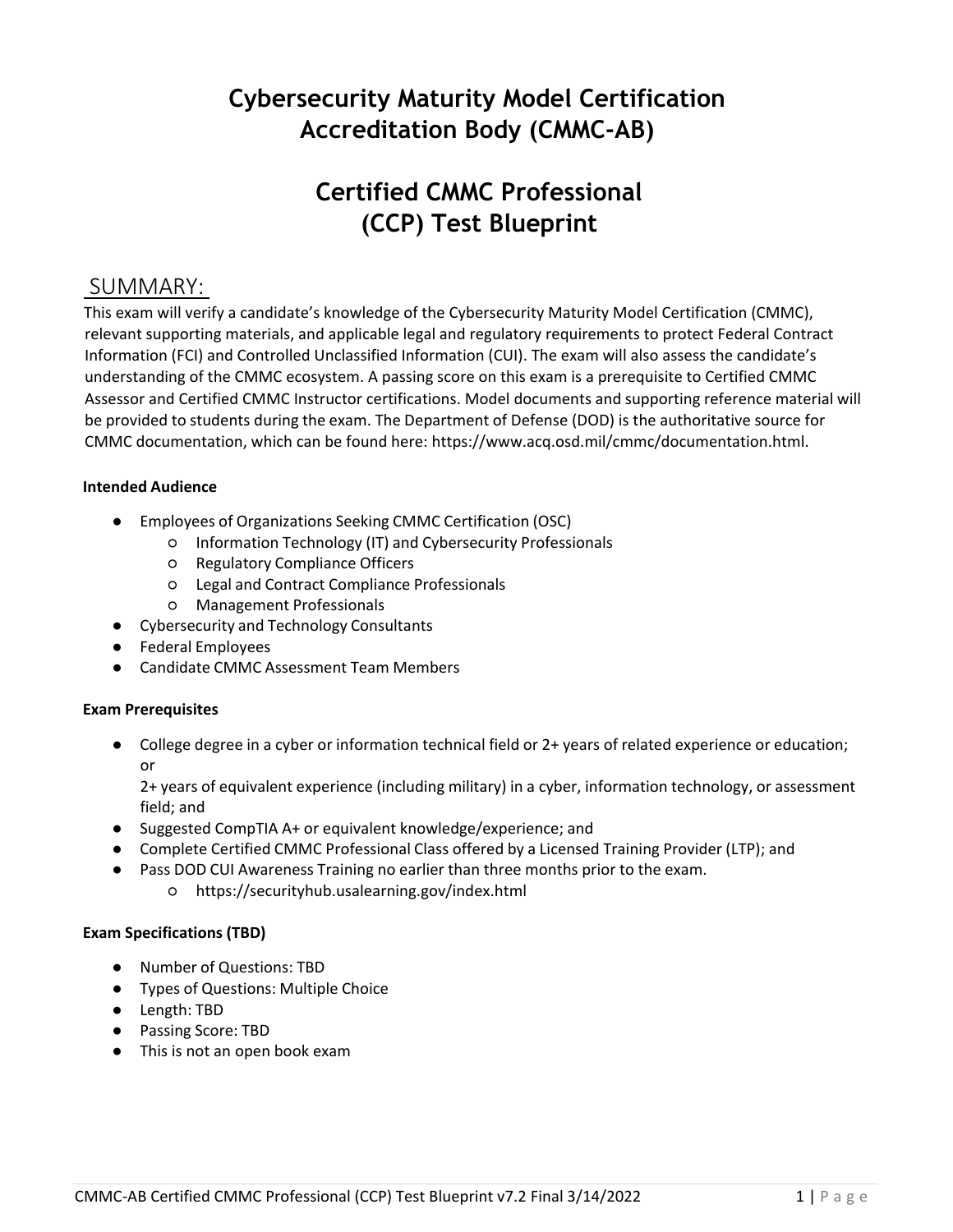## **DOMAINS**

Upon successful completion of this exam, the candidate will be able to apply skills and knowledge to the below domains:

| <b>Domain</b>                                         | Exam<br>Weight |
|-------------------------------------------------------|----------------|
| 1. CMMC Ecosystem                                     | 5%             |
| 2. CMMC-AB Code of Professional Conduct (Ethics)      | 5%             |
| 3. CMMC Governance and Sources Documents              | 15%            |
| 4. CMMC Model Construct and Implementation Evaluation | 35%            |
| 5. CMMC Assessment Process (CAP)                      | 25%            |
| 6. Scoping                                            | 15%            |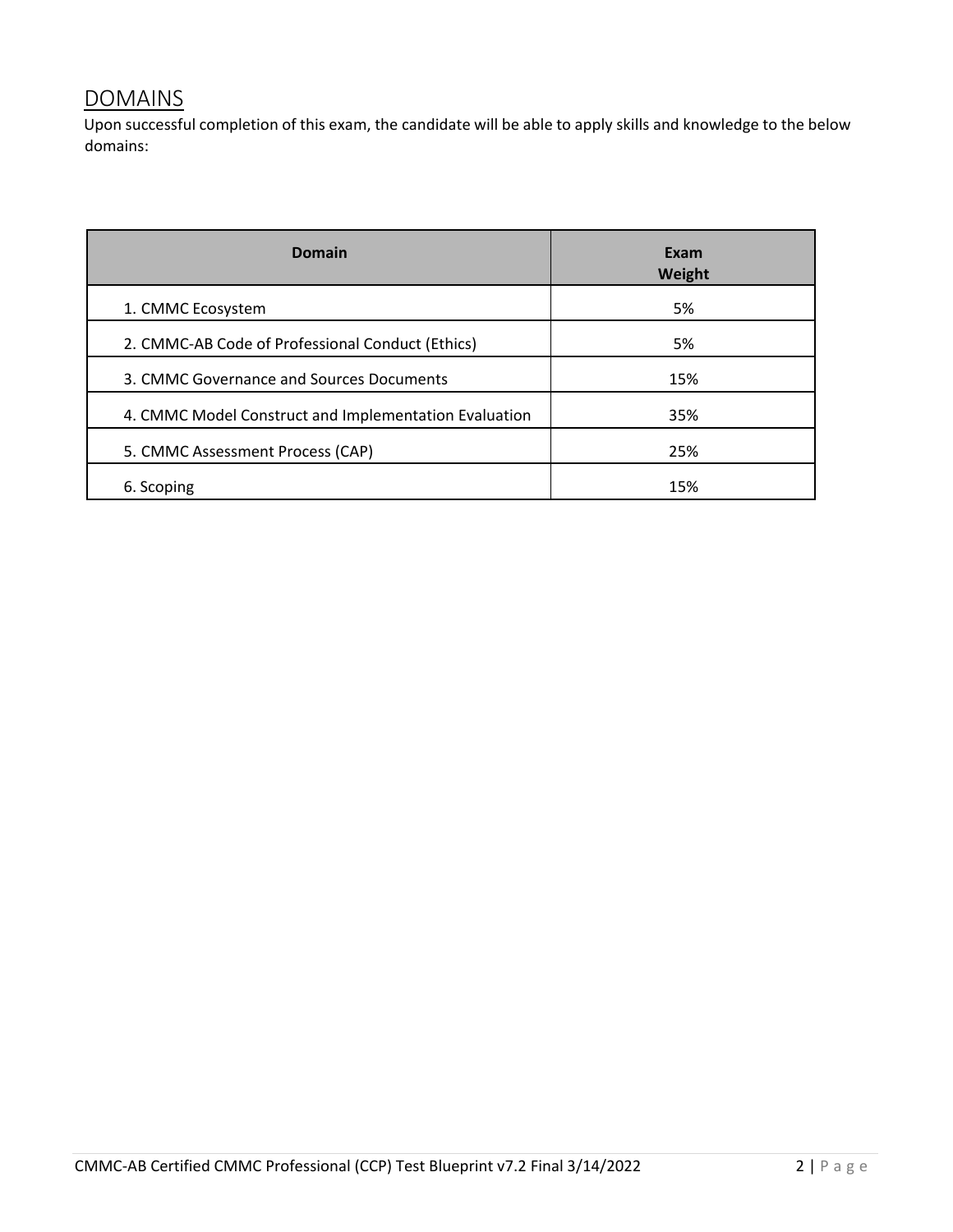### Domain 1: CMMC Ecosystem

#### **Task 1. Identify and compare roles/responsibilities/requirements of authorities across the CMMC Ecosystem.**

- 1. Authorities:
	- a. Office of the Undersecretary of Defense (OUSD)
		- (1) Cybersecurity standards and best practices and knowledge of how to map these controls and processes across several levels that range from basic to advanced cyber hygiene
		- (2) Regulation (DFARS 252.204-7012) that is based on trust by adding a verification component with respect to cybersecurity requirements
	- b. CMMC Ecosystem and the different types of entities participating in it
		- (1) Cybersecurity Maturity Model Certification Accreditation Body (CMMC-AB)
			- (a) Organizations:
				- 1. Organizations Seeking Certification (OSC)
					- (1) Purpose, Requirements, and benefits of OSC involvement in the ecosystem
				- 2. CMMC Third-Party Assessment Organizations (C3PAO)
				- 3. Registered Provider Organizations (RPO)
					- (1) Requirements and Benefits of RPO
			- (b) Individuals:
				- 1. Registered Practitioner (RP)
					- (1) RPs in the CMMC ecosystem provide advice, consulting, and recommendations to their clients. They are the "implementers" and consultants, but do not participate in Certified CMMC Assessments.
		- (2) CMMC Assessors and Instructors Certification Organization (CAICO)

#### (a) Organizations:

- 1. Licensed Partner Publishers (LPP)
	- (1) Purpose, requirements, and benefits of LPPs
- 2. Licensed Training Providers (LTP)
	- (1) Purpose, requirements, and benefits of LTPs
- (b) Individuals:
	- 1. Provisional Assessors (PA)
		- (1) Purpose, requirements, and benefits of PAs
		- (2) Timeline for sunsetting
	- 2. Provisional Instructors (PI)
		- (1) Purpose, requirements, and benefits of PIs
		- (2) Timeline for sunsetting
	- 3. Certified CMMC Professional (CCP)
		- (1) Purpose, requirements, and benefits of CCPs' active involvement in the ecosystem
		- (2) Timeline for CCP certification and assessments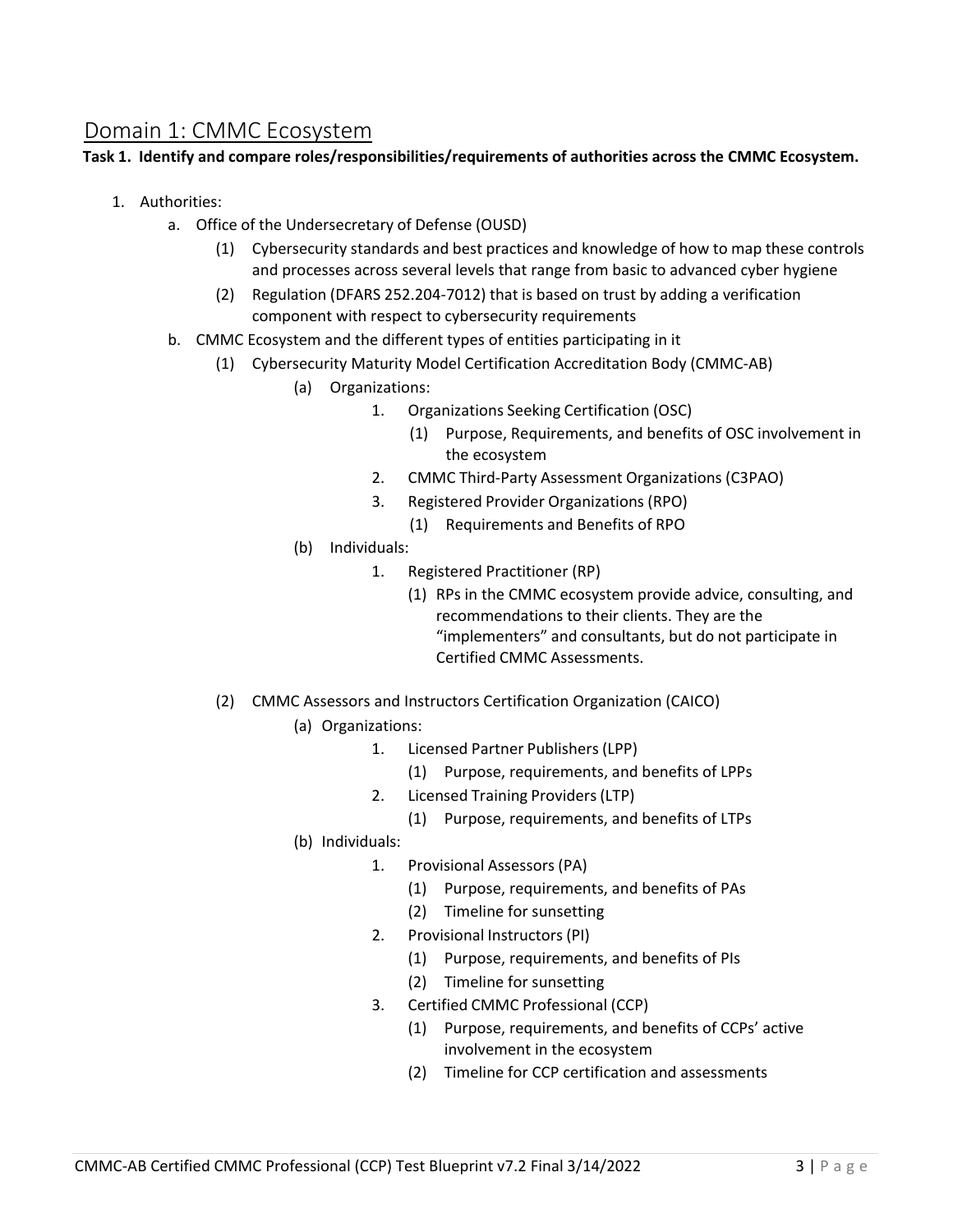- 4. Certified CMMC Assessor (CCA)
	- (1) Purpose, requirements, and benefits of CCAs' active involvement in the ecosystem
	- (2) Timeline for CCA certification and assessments
- 5. Certified CMMC Instructor (CCI)
	- (1) Purpose, requirements, and benefits of CCIs' active involvement in the ecosystem
	- (2) Timeline for CCI certification and assessments
- 6. Assessment Team Member
	- (1) CCP and CCA roles on the Assessment Team
- 7. CMMC Lead Assessor
	- (1) Lead Assessor role on the Assessment Team
	- (2) Timeline for Lead Assessor certification

### Domain 2: CMMC-AB Code of Professional Conduct (Ethics)

#### **Task 1. Identify and apply knowledge of the Guiding Principles and Practices of the CMMC-AB Code of Professional Conduct (CoPC)/ISO/IEC/DOD requirements.**

- 1. General ethics topics
- 2. CMMC-AB Code of Professional Conduct (CoPC)
- 3. ISO/IEC
- 4. Department of Defense (DoD) requirements
- 5. Professionalism
- 6. Objectivity
- 7. Confidentiality
- 8. Proper use of methods
- 9. Information integrity
- 10. Conflicts of interest
- 11. Respect for intellectual property
- 12. Lawful and ethical practices
- 13. Contracts and non-disclosure agreements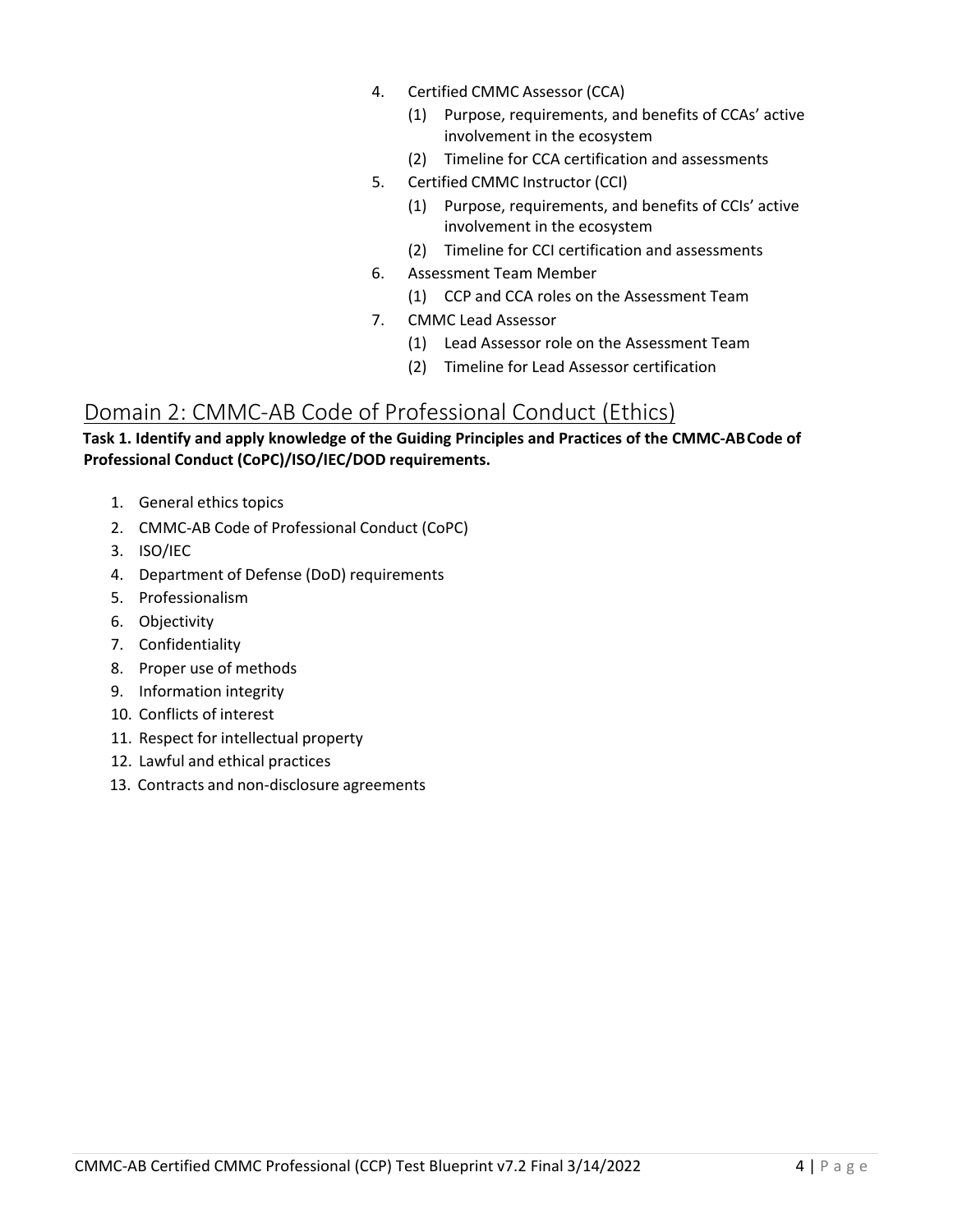# Domain 3. CMMC Governance and Source Documents

#### **Task 1. Demonstrate understanding of Federal Contract Information (FCI) and Controlled Unclassified Information (CUI) in non-federal unclassified networks.**

- 1. Current Department of Defense (DoD) Defense Industrial Base (DIB) Cybersecurity Efforts, Regulations, and Executive Orders pertaining to the CMMC program:
	- A. Part 32 of the Code of Federal Regulations (C.F.R.)
	- B. Defense Federal Acquisition Regulation Supplement (DFARS) in Part 48 of the C.F.R
	- C. DFARS Clause 252.204-7012
		- (1) National Institute of Standards and Technology (NIST) SP 800-171
		- (2) Technical Data (DFARS 252.227-7013)
		- (3) FedRAMP
- 2. CMMC Framework Tenets:
	- A. Key aspects of CMMC v.20 program requirements
		- (1) Streamlined Model
			- (a) Focused on the most critical requirements
			- (b) Aligned with widely accepted standards
		- (2) Reliable Assessments
			- (a) Reduced assessment costs
			- (b) Higher accountability
		- (3) Flexible Implementation
			- (a) Spirit of collaboration
			- (b) Added flexibility and speed
	- B. Rulemaking and timeline for CMMC v2.0
		- (1) Incentives, Assessments, and 9–24-month rule making
	- C. Levels of CMMC assessments and requirements
		- (1) Foundational/Level 1 (same as previous CMMC v1.0 level 1)
			- a. FAR Clause 52.204-21
				- a. Provide overview of the 17 basic safeguarding requirements and how procedures are applied within the CMMC L1/L2 practices/assessment framework
		- (2) Advanced/Level 2 (previous level 3)
			- b. NIST SP 800-171 (Requirements)
				- a. Provide overview of the 110 NIST SP 800-171 requirements and how they are applied within the CMMC Level 2 practices/assessment framework
	- D. Self-Assessments vs. Third-Party Assessments
		- (1) Define different criteria for various assessment type under CMMC v2.0 framework
- 3. Consequences of non-compliance:
	- A. Failure to receive an award of contract
	- B. Contractual liability
	- C. False Claims Act
		- (1) US Department of Justice,
			- (a) Civil Cyber-Fraud Initiative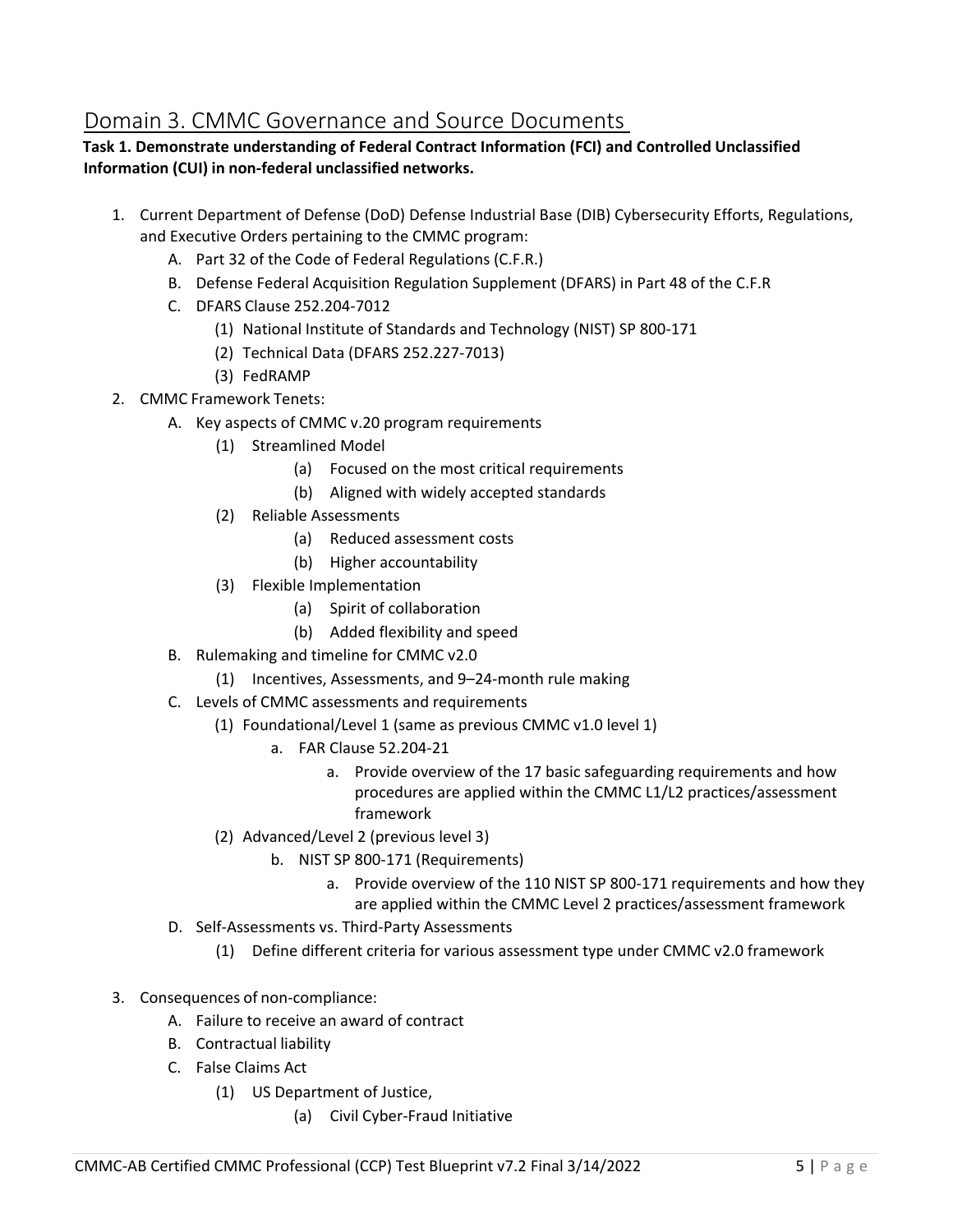#### **Task 2. Determine the appropriate roles/responsibilities/authority for Federal ContractInformation (FCI) and Controlled Unclassified Information (CUI).**

- 1. Importance of data classification, collection, and analysis
	- A. CUI Basic versus Specified
- 2. Contractor sensitive data categories
	- A. Federal Contract Information (FCI)
		- (1) Section 4.1901 of the Federal Acquisition Regulation (FAR)
	- B. Controlled Unclassified Information (CUI)
		- (1) Part 2002 of Title 32 CFR, 2002.4(h)
- 3. Government authority for identifying and marking CUI
	- A. Executive Order 13556
	- B. 32 Code of Federal Regulations, Part 2002 (Implementing Directive)
	- C. DoD Instruction 5200.48, Controlled Unclassified Information (CUI)
- 4. Contractor/Authorized holders' responsibilities in handling CUI
	- A. DoDI 5200.48
	- B. Part 2002 of Title 32 CFR

#### **Task 3. Demonstrate understanding of the CMMC Source and Supplementary documents.**

- 1. CMMC Source Documents
	- A. CMMC Model Overview
	- B. CMMC Level 1 Assessment Guide
	- C. CMMC Level 2 Assessment Guide
	- D. CMMC Level 1 Scoping Guidance
	- E. CMMC Level 2 Scoping Guidance
	- F. CMMC Assessment Process (CAP)
	- G. CMMC Glossary
	- H. CMMC Artifact Hashing Tool User Guide
- 2. ISOO CUI Registry
	- A. NARA administers the CUI Registry
		- (1) Types of labeled information on documents such as:
			- (a) Export Controlled (SP-EXPT)
			- (b) Specified marking/labeling using NARA CUI Marking Handbook
- 3. DoD CUI Registry
	- A. Types of labeled information on documents such as:
		- (1) Naval Nuclear Propulsion Information (NNPI)
		- (2) NNPI marking/labeling using DoD CUI Marking Aid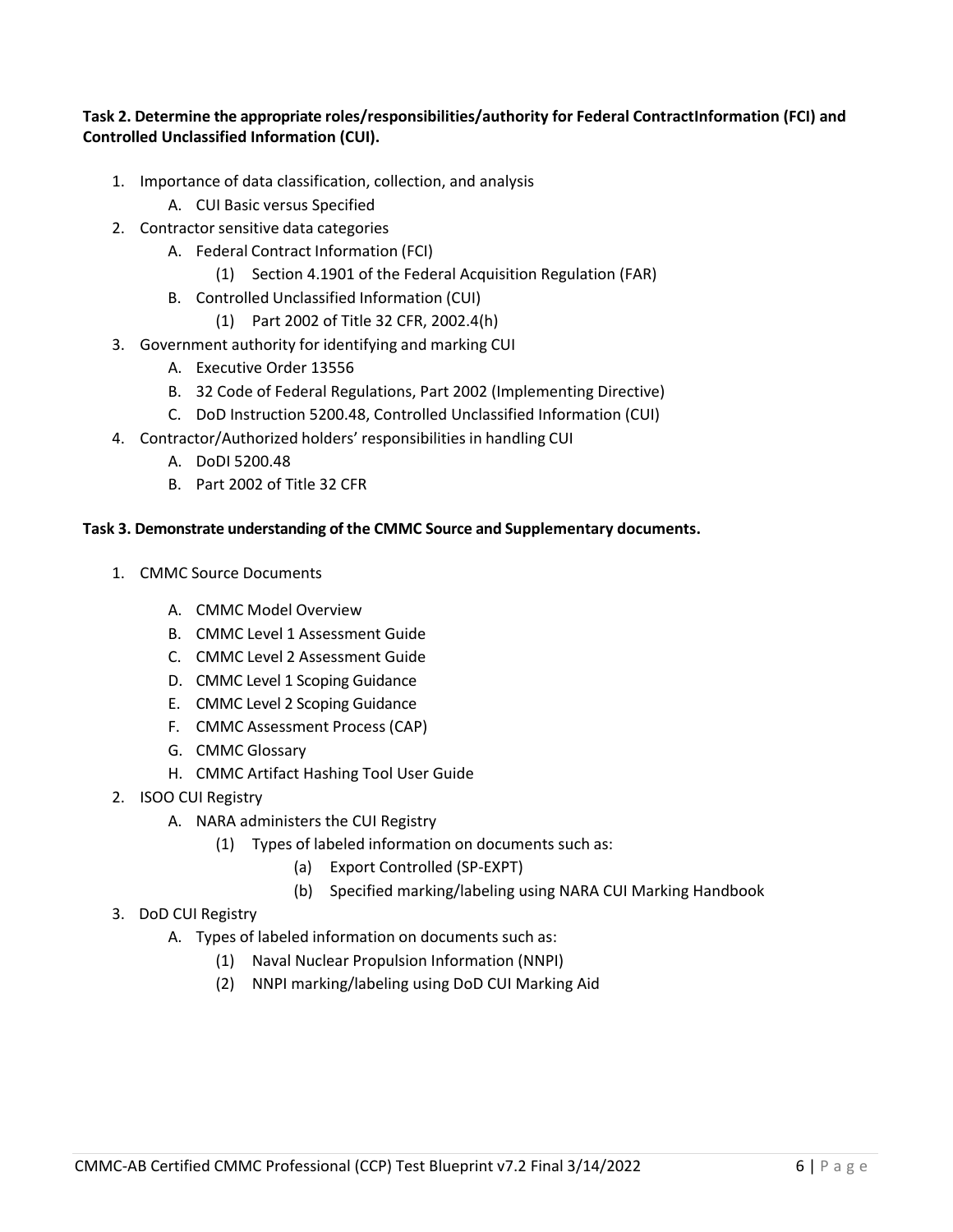# Domain 4 - CMMC Model Construct and Implementation Evaluation

#### **Task 1. Given a scenario, apply the appropriate CMMC Source Documents as an aid to evaluate the implementation/review of CMMC practices.**

**(At a minimum CCP candidate must be evaluated on CMMC L1 Practices during CCP exam)** 

- 1. Model Architecture
- 2. Model Levels:
	- A. Cumulative Nature
	- B. Characteristics
	- C. Levels required for specific contracts
		- (1) Level 1
		- (2) Level 2
- 3. Practices:
	- A. Practices Descriptions
		- (1) Practice Numbering Scheme
		- (2) Objectives
		- (3) Assessment Methods and Objects
- 4. Domains:
	- A. Access Control (AC)
		- (1) AC.L1-3.1.1 Authorized Access Control
		- (2) AC.L1-3.1.2 Transaction & Function Control
		- (3) AC.L1-3.1.20 External Connections
		- (4) AC.L1-3.1.22 Control Public Information
	- B. Audit & Accountability (AU)
	- C. Awareness & Training (AT)
	- D. Configuration Management (CM)
	- E. Identification & Authentication (IA)
		- (1) IA.L1-3.5.1 Identification
		- (2) IA.L1-3.5.2 Authentication
	- F. Incident Response (IR)
	- G. Maintenance (MA)
	- H. Media Protection (MP)
		- (1) MP.L1-3.8.3 Media Disposal
	- I. Personnel Security (PS)
	- J. Physical Protection (PE)
		- (1) PE.L1-3.10.1 Limit Physical Access
		- (2) PE.L1-3.10.3 Escort Visitors
		- (3) PE.L1-3.10.4 Physical Access Logs
		- (4) PE.L1-3.10.5 Manage Physical Access
	- K. Risk Assessment (RA)
	- L. Security Assessment (CA)
	- M. System & Communications Protection (SC)
		- (1) SC.L1-3.13.1 Boundary Protection
		- (2) SC.L1-3.13.5 Public-Access System Separation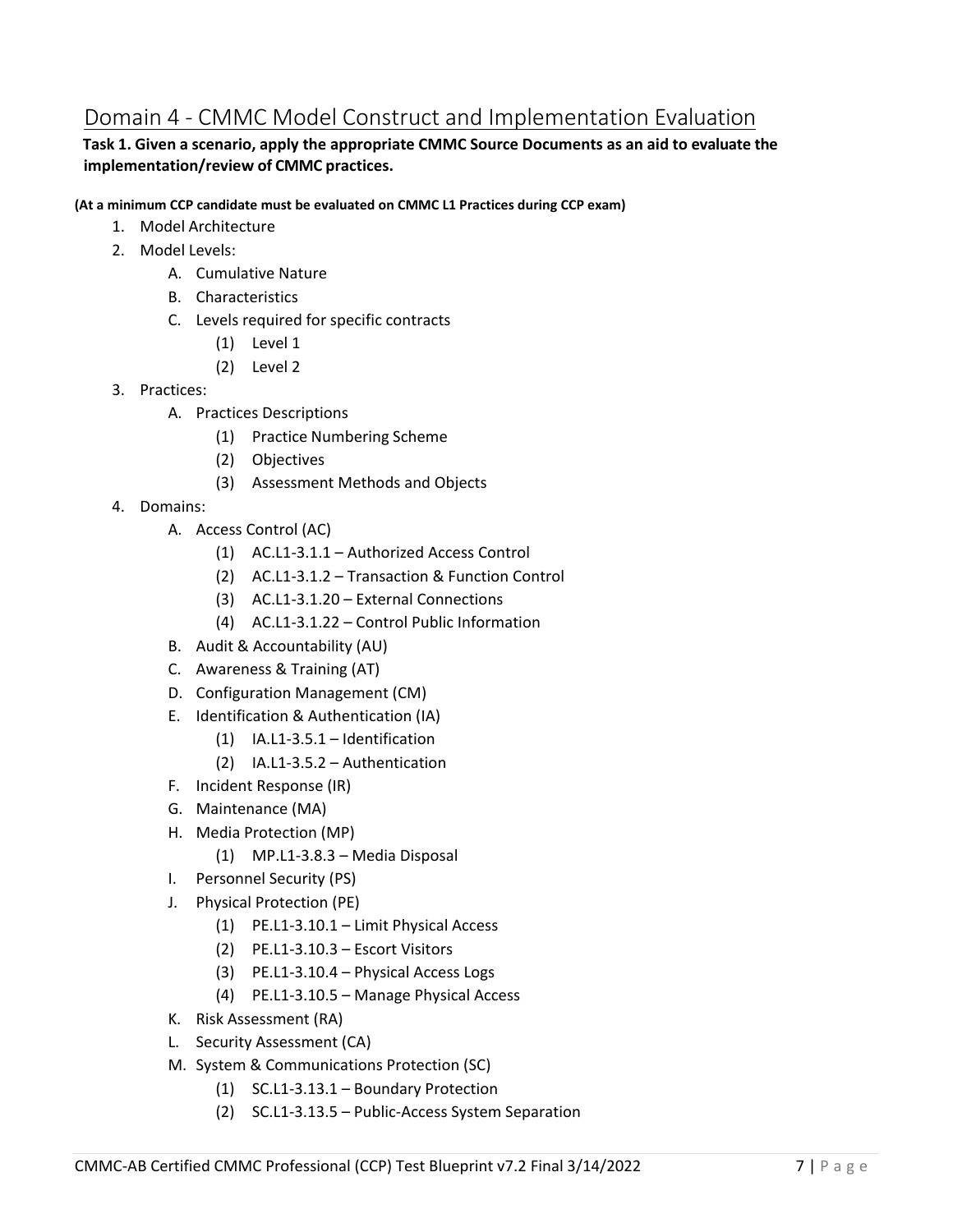- N. System & Information Integrity (SI)
	- (1) SI.L1-3.14.1 Flaw Remediation
	- (2) SI.L1-3.14.2 Malicious Code Protection
	- (3) SI.L1-3.14.4 Update Malicious Code Protection
	- (4) SI.L1-3.14.5 System & File Scanning

#### **Task 2. Apply knowledge of the CMMC Assessment Criteria and Methodology to the appropriate CMMC practices.**

- 1. The definition of each practice
- 2. The Assessment Objectives
- 3. The Assessment Methods (Examine, Interview, and Test) to use for the practices
- 4. What information to look for in practice discussion
- 5. The Key References and their applicability to the practices:
	- a. Navigating and using the CMMC Assessment Guide(s) content
	- b. Determining the assessment method(s) that would be best for gathering sufficient and accurate evidence

#### **Task 3. Analyze the adequacy/sufficiency around the location/collection/quality/usage of Evidence.**

- 1. Appraised Evidence is adequate
- 2. Measure if the Evidence is sufficient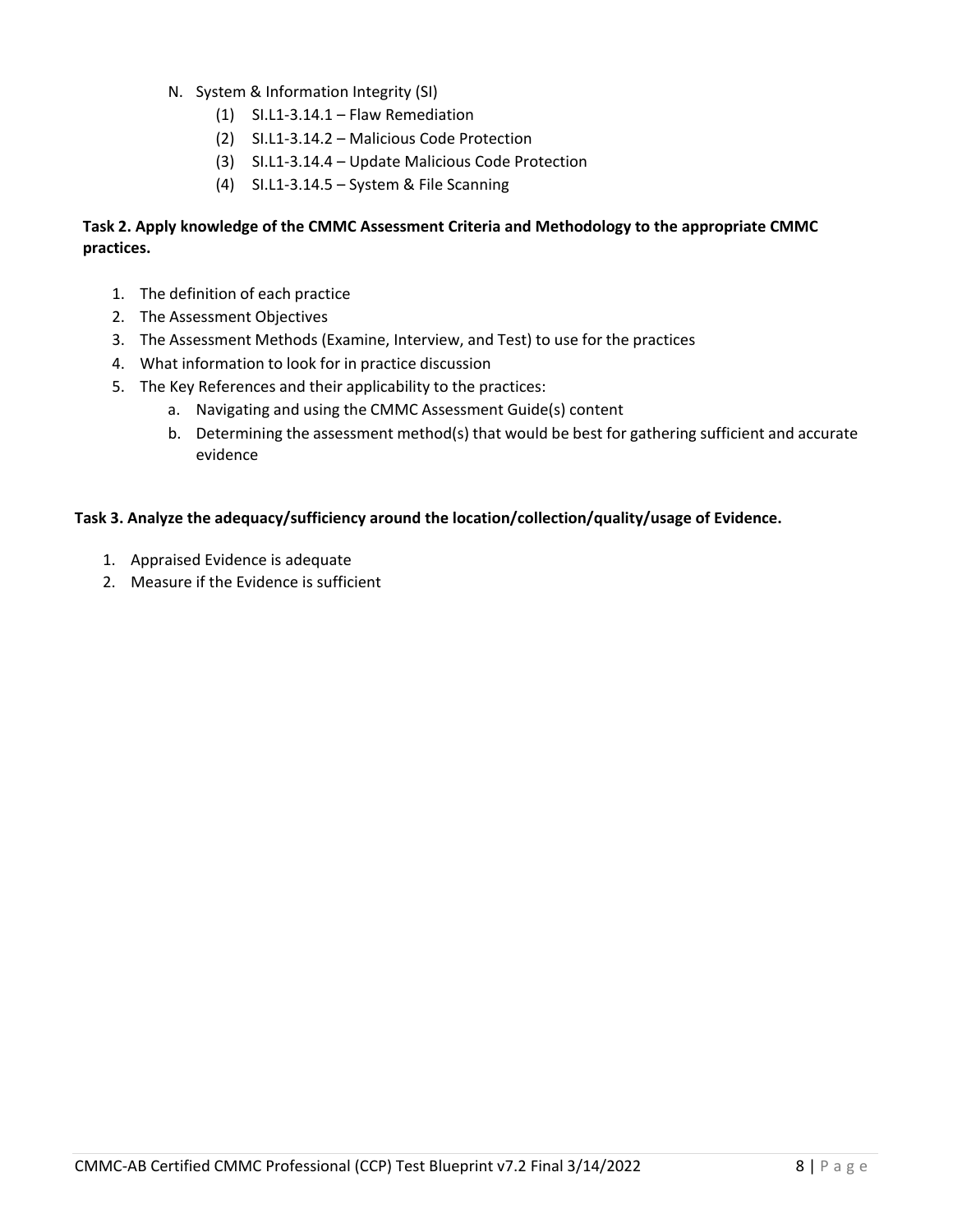### Domain 5: CMMC Assessment Process

#### **Task 1. Choose the appropriate roles of the CCP in the CMMC Assessment Process when developing the assessment plan (Phase 1– Plan and Prepare Assessment).**

- 1. Validation criteria of OSC's assessment evidence
- 2. Analyzing the CMMC practice requirements
- 3. What needs to be included in a CMMC Assessment Plan
- 4. The CMMC Readiness Review Process

#### **Task 2. Apply CMMC Assessment Process requirements pertaining to the role of the CCP as an assessment team member while conducting a CMMC assessment (Phase 2 – Conduct Assessment).**

- 1. How to assist/support the Assessment Team during an assessment
- 2. The three possible assessment methods (Examine, Interview, and Test) and scoring evidence successfully for each practice
- 3. Communication skills to interview or observe tests/demonstrations for assessment practices
- 4. How Assessment Team Members rate practices and validate preliminary results
- 5. How Assessment Team Members assist in the preparation of final findings
- 6. How to score practices that are on a Plan of Action and Milestone (POA&M)

#### **Task 3. Demonstrate comprehension of the CCP role in the preparation of assessment report (Phase 3 – Report Assessment Results).**

- 1. The evidence presented for each practice
- 2. How Assessment Team Members score practices, validate, and deliver assessment preliminary results
- 3. How the Assessment Lead drafts and scores the final findings
- 4. How the final findings and associated information are incorporated into the Assessment Report
- 5. How the Lead Assessor submits the assessment report, including the review process, submitting to the C3PAO and the OSC
- 6. How to package and archive the assessment results for a record to support any future questions that maybe asked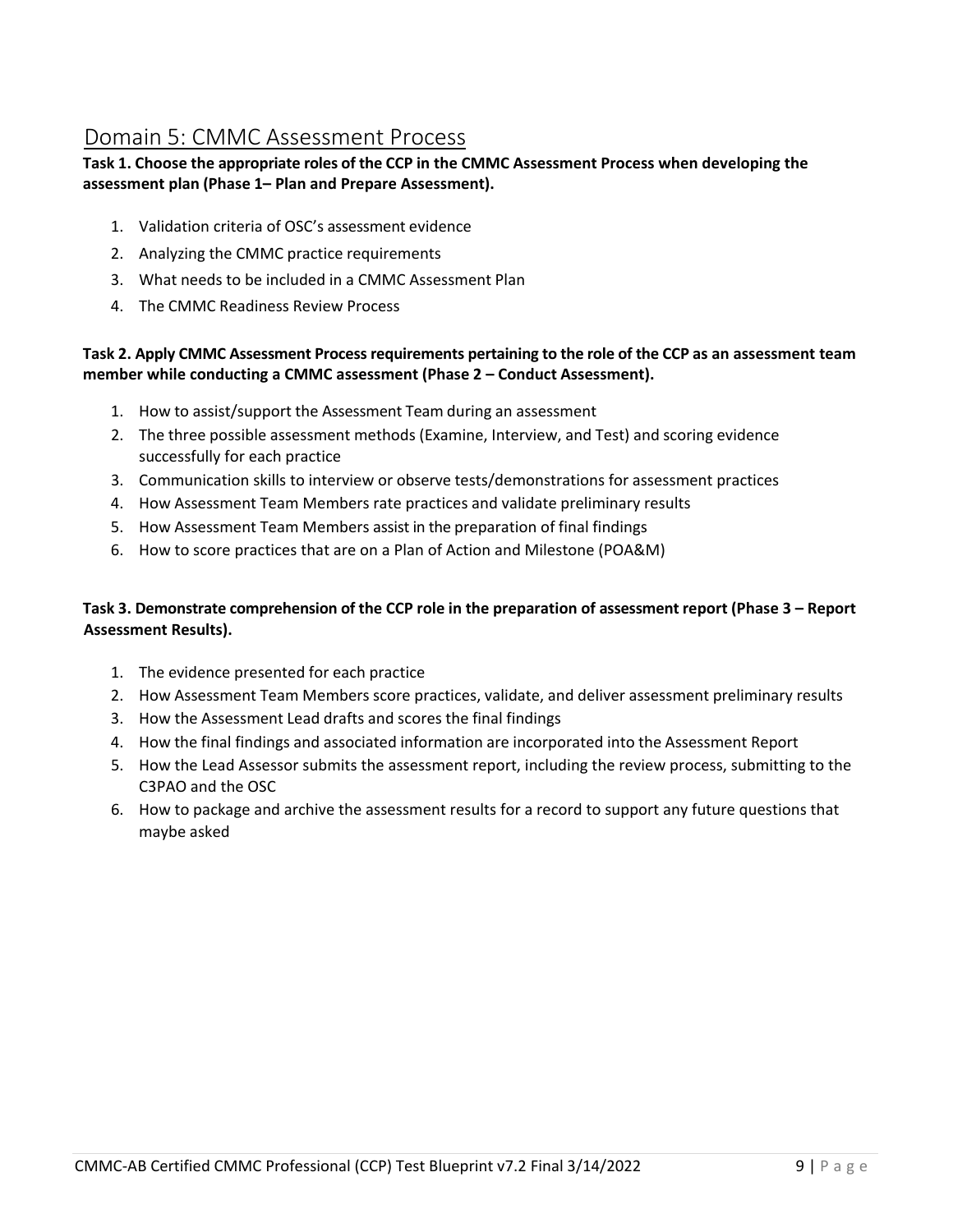**Task 4. Demonstrate comprehension of the CCP role in the process of evaluating outstanding assessment issues on Plan of Action and Milestones (POA&M) (Phase 4 – Evaluation of Outstanding Assessment POA&M Items).**

- 1. The evaluation of assessment POA&M items
	- A. DoD Assessment Methodology, POA&M scoring criteria
		- (1) Minimum assessment score
		- (2) Qualifying POA&M items
	- B. CMMC AG CA.L2-3.12.2, Plan of Action objectives and requirements

#### **Task 5. Given a scenario, determine the appropriate phases/steps to assist in the preparation/conducting/ reporting on a CMMC Level 2 Assessment.**

- 1. Plan and Prepare Assessments:
	- A. CMMC CCP must be able to assist in analyzing requirements.
	- B. CMMC CCP must be able to assist in developing assessment plan.
	- C. CMMC CCP must be able to assist in verifying readiness to conduct assessment.
- 2. Conduct Assessment:
	- A. CMMC CCP must be able to assist in collecting and examining Evidence.
	- B. CMMC CCP must be able to assist in scoring practices and validating preliminary results.
	- C. CMMC CCP must be able to assist in generating final assessment results.
- 3. Report Recommended Assessment Results:
	- A. CMMC CCP must be able to assist in delivering recommended assessment results.
- 4. Remediate Outstanding Assessment Issues:
	- A. Awareness of the CCP's Role in the POA&M Process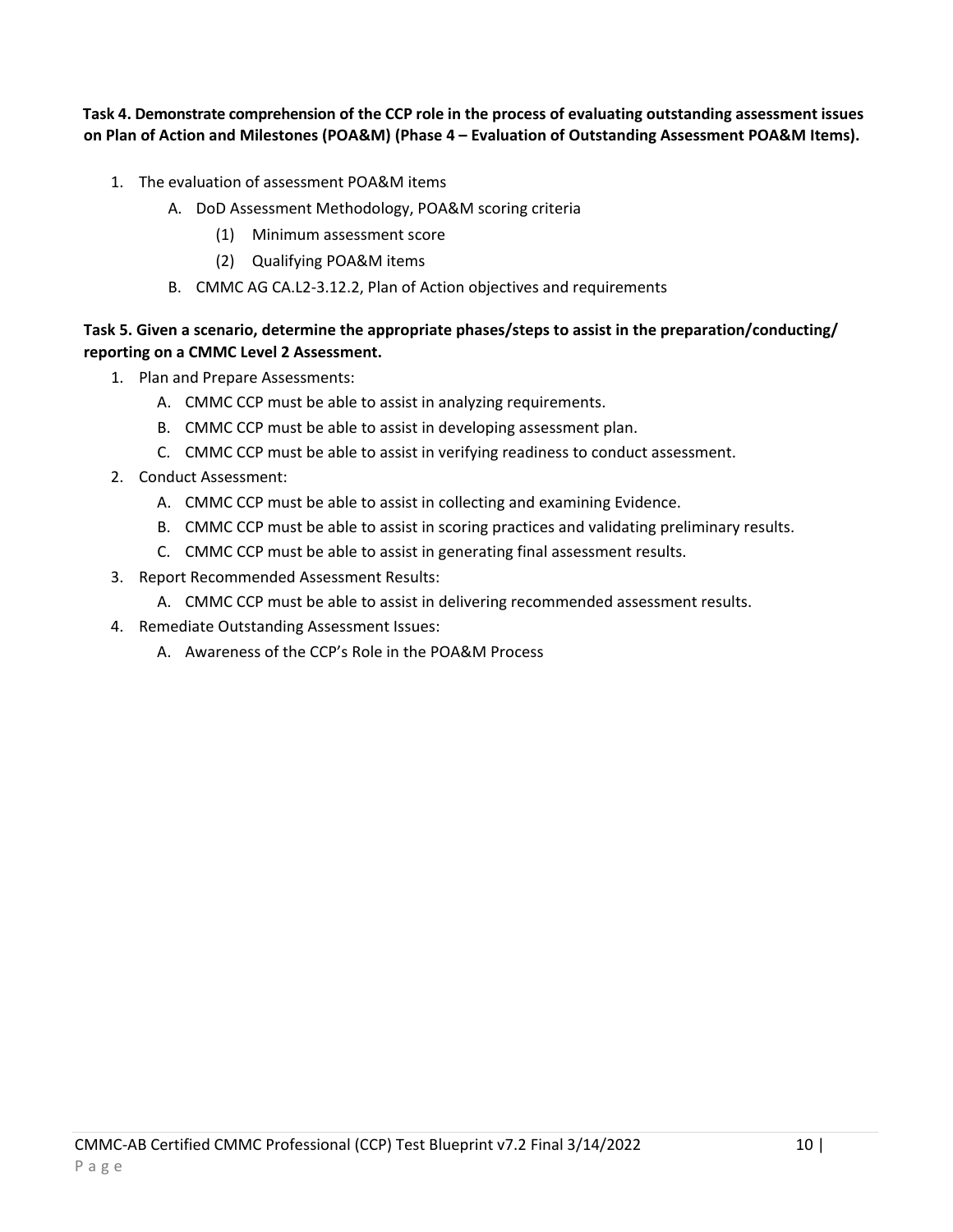## Domain 6: Scoping

#### **Task 1. Understand CMMC High-Level Scoping as described in the CMMC Assessment Process.**

- 1. Defining organizational scoping
	- A. Organization
	- B. Host Unit
	- C. Supporting Units

#### **Task 2. Given a Scenario, analyze the organization environment to generate an appropriate scope for FCI Assets.**

- 1. Defining FCI data in the form of Assets that:
	- A. Process
	- B. Store
	- C. Transmit
- 2. Out-of-Scope Assets
- 3. Specialized Assets
	- A. Government Property
	- B. Internet of Things (IoT)/ Industrial Internet of Things (IIoT)
	- C. Operational Technology (OT)
	- D. Restricted Information Systems
	- E. Test Equipment
- 4. Scoping Activities
	- A. People
	- B. Technology
	- C. Facilities
	- D. External Service Providers (ESP)